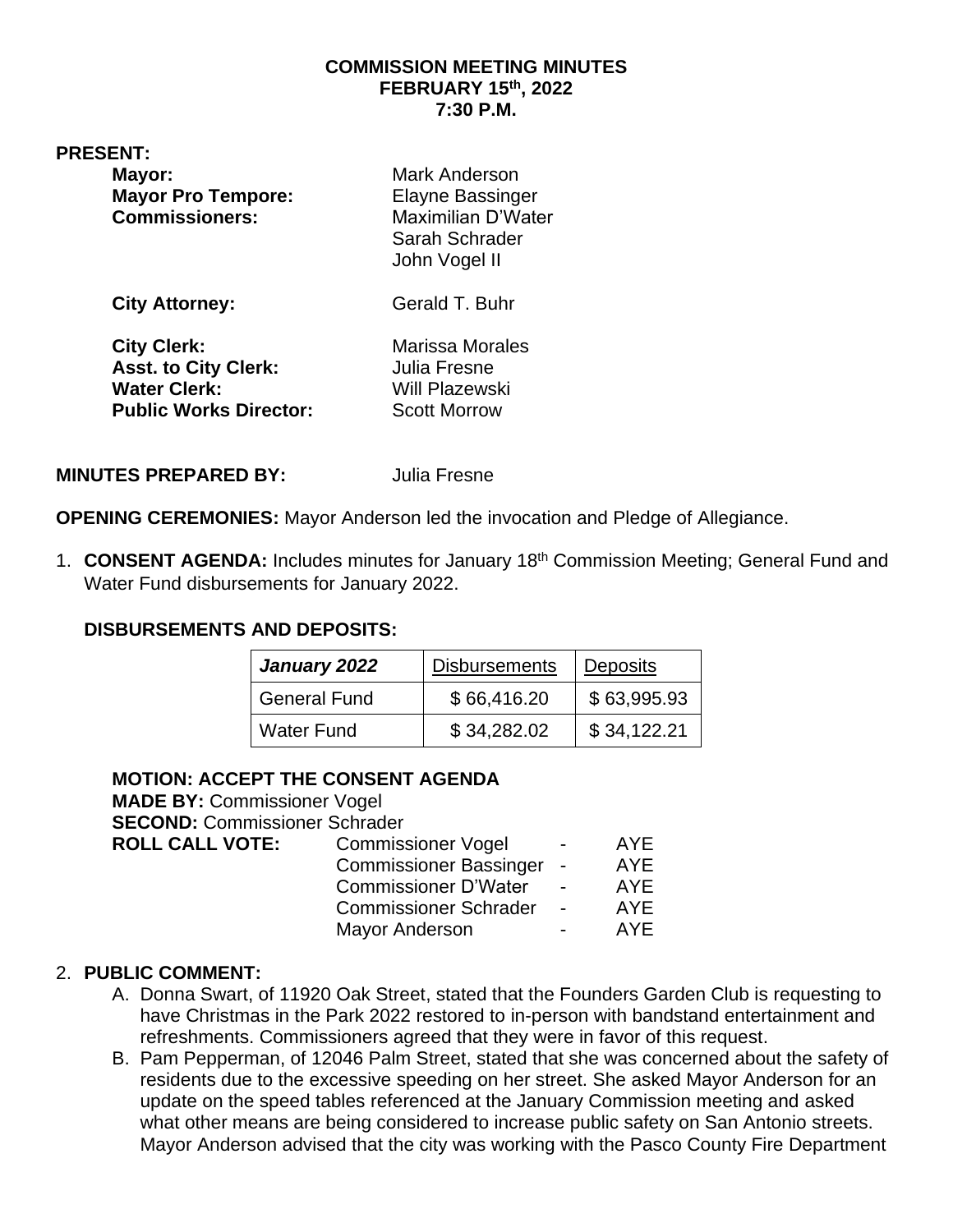to create an interlocal agreement and once in place, the Fire Department can receive and evaluate safety plans for speed tables. Commissioner Schrader stated that staff is waiting to receive an estimate on speed trailers to help slow down speeders. Mayor Anderson also noted the continued effort to expand roads and put in sidewalks.

## 3. **MAYOR'S REPORT:**

A. Mayor Anderson advised that Florida Department of Economic Opportunity accepted the recent comprehensive plan amendment. Any affected person may challenge this amendment within 30 days of February  $2<sup>nd</sup>$ , 2022. If no person object, the amendment becomes effective after 31 days.

#### 4. **ATTORNEY'S REPORT: NONE**

## 5. **COMMISSIONER REPORTS**

## A. **BUILDING AND ZONING – COMMISSIONER VOGEL:**

- 1. Building permit activity for January was tallied at \$1,053,349.20 including two Single Family Homes on Orange Street and 3rd Avenue.
- 2. **ORDINANCE 01-2022 (SECOND READING)**

**AN ORDINANCE AMENDING THE DISTRICT BOUNDARIES OF THE ZONING MAP OF SAN ANTONIO, FLORIDA, AS ENACTED BY CHAPTER 82, SAN ANTONIO CODE, SO AS TO CHANGE THE ZONING CLASSIFICATION OF A PARCEL OF LAND LOCATED SOUTH OF DUNNE ROAD AND EAST OF CURLEY STREET FROM SAN ANTONIO A (AGRICULTURE ZONING DISTRICT) TO SAN ANTONIO R-2 (RESIDENTIAL DWELLING DISTRICT).**

#### **MOTION: APPROVE ORDINANCE 01-2022**

**MADE BY:** Commissioner Schrader **SECOND:** Commissioner Bassinger **ROLL CALL VOTE:** 

| AYE        |
|------------|
| <b>AYE</b> |
| AYE        |
| <b>AYE</b> |
| <b>AYE</b> |
|            |

- 3. Commissioner Vogel revisited the zoning designation discussion at the Special Meeting on February 9<sup>th</sup>. Once staff received all Commissioners' selections and an analysis is conducted, staff would compile a list of recommended uses to be added. City Attorney Buhr advised that staff should send the list to Central Florida Regional Planning Council for the next steps. There was discussion on the timeline for notifying the public and holding a public hearing.
- 4. Commissioner Vogel requested to vote on starting the interlocal agreement process with Pasco County to conduct fire inspections and commercial permitting through the county. City Clerk Morales verified that permitting fee schedule outlined set fees based on project types and those not categorized were calculated based on the project valuation. City Clerk Morales reached out to Dan Biles, Pasco County Administrator, and he advised that Chief Frum would be the point of contact throughout the interlocal agreement process.

## **MOTION: REACH OUT TO PASCO COUNTY TO DRAFT AN INTERLOCAL AGREEMENT FOR COMMERCIAL PERMITTING AND FIRE INSPECTIONS**

**MADE BY:** Commissioner Vogel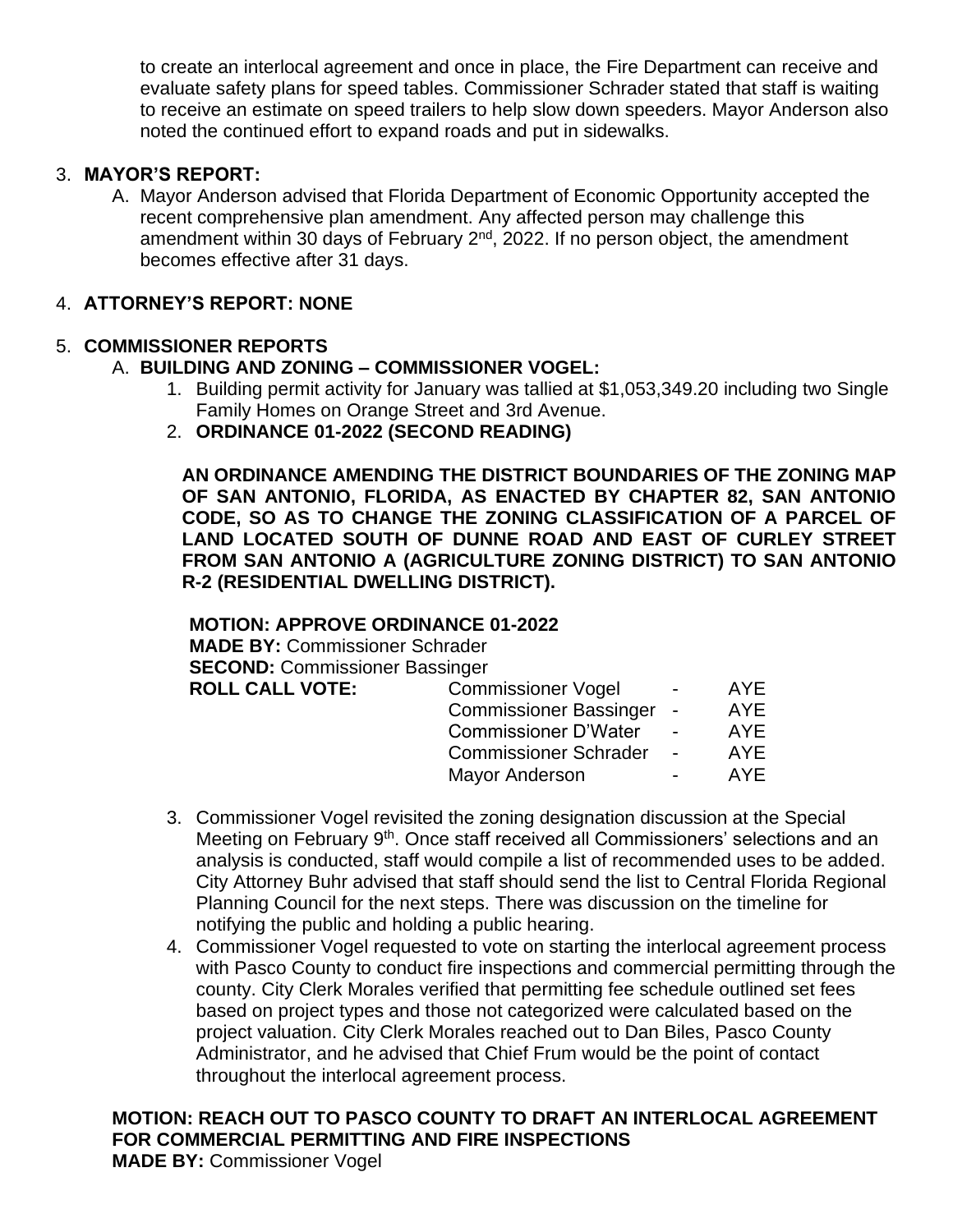## B. **PARKS AND RECREATION – COMMISSIONER BASSINGER:**

1. Commissioner Bassinger consulted with the Founders Garden Club regarding the current maintenance of gardens and parks around the city. Members felt they could no longer assist with planting and weeding, but were willing to continue organizing Christmas in the Park as long as the city could assist with funding the event.

## **MOTION: TO PROVIDE UP TO \$1,000 TO THE FOUNDERS GARDEN CLUB FOR CHRISTMAS IN THE PARK 2022**

**MADE BY:** Commissioner Bassinger

**SECOND:** Commissioner Schrader

| <b>ROLL CALL VOTE:</b> | <b>Commissioner Vogel</b>     | $\overline{\phantom{0}}$ | AYE.       |
|------------------------|-------------------------------|--------------------------|------------|
|                        | <b>Commissioner Bassinger</b> | $\sim$                   | <b>AYE</b> |
|                        | <b>Commissioner D'Water</b>   | $\overline{a}$           | AYF        |
|                        | <b>Commissioner Schrader</b>  | $\overline{a}$           | AYF        |
|                        | <b>Mayor Anderson</b>         | $\blacksquare$           | <b>AYF</b> |

- a. Commissioner Bassinger requested for the club to continue maintenance of the pots around the city, but the club was unsure whether they would be able to continue. Commissioner Schrader suggested that more residents would be willing to volunteer if the club meetings were scheduled outside of normal business hours.
- 2. Commissioner Bassinger advised that new toilets were installed at Lake Park. Additional upgrades were recommended to make the restrooms in both parks ADA accessible. The \$3,500 estimate provided by Public Works Director Morrow would bring all three public restrooms to compliance. City Attorney Buhr advised that there is a grant through the Department of Environmental Protection which may be able to fund this.
- 3. Commissioner Bassinger advised that the new Lake Park swing set is too large and there is not enough swing space. She has asked Public Works to send this back to the manufacturer and see about receiving a credit to find smaller equipment to replace it.
- 4. Commissioner Bassinger announced that she approved the purchase of \$200 end caps for the bleachers at City Park for safety.
- 5. Commissioner Bassinger advised that the parking lot at Lake Park on McMullen Road needed tree trimming. The quote provided by Public Works from Storch's Tree Service was for \$2,550.

## **MOTION: TO ACCEPT THE BID OF \$2,550 FROM STORCH'S TREE SERVICE TO TRIM THE TREES IN THE PARKING LOT AT LAKE PARK**

**MADE BY:** Commissioner Bassinger **SECOND:** Commissioner Vogel **ROLL CALL VOTE:** 

| Commissioner Vogel            | $\overline{\phantom{0}}$ | AYE |
|-------------------------------|--------------------------|-----|
| <b>Commissioner Bassinger</b> |                          | AYE |
| <b>Commissioner D'Water</b>   | $\overline{\phantom{0}}$ | AYE |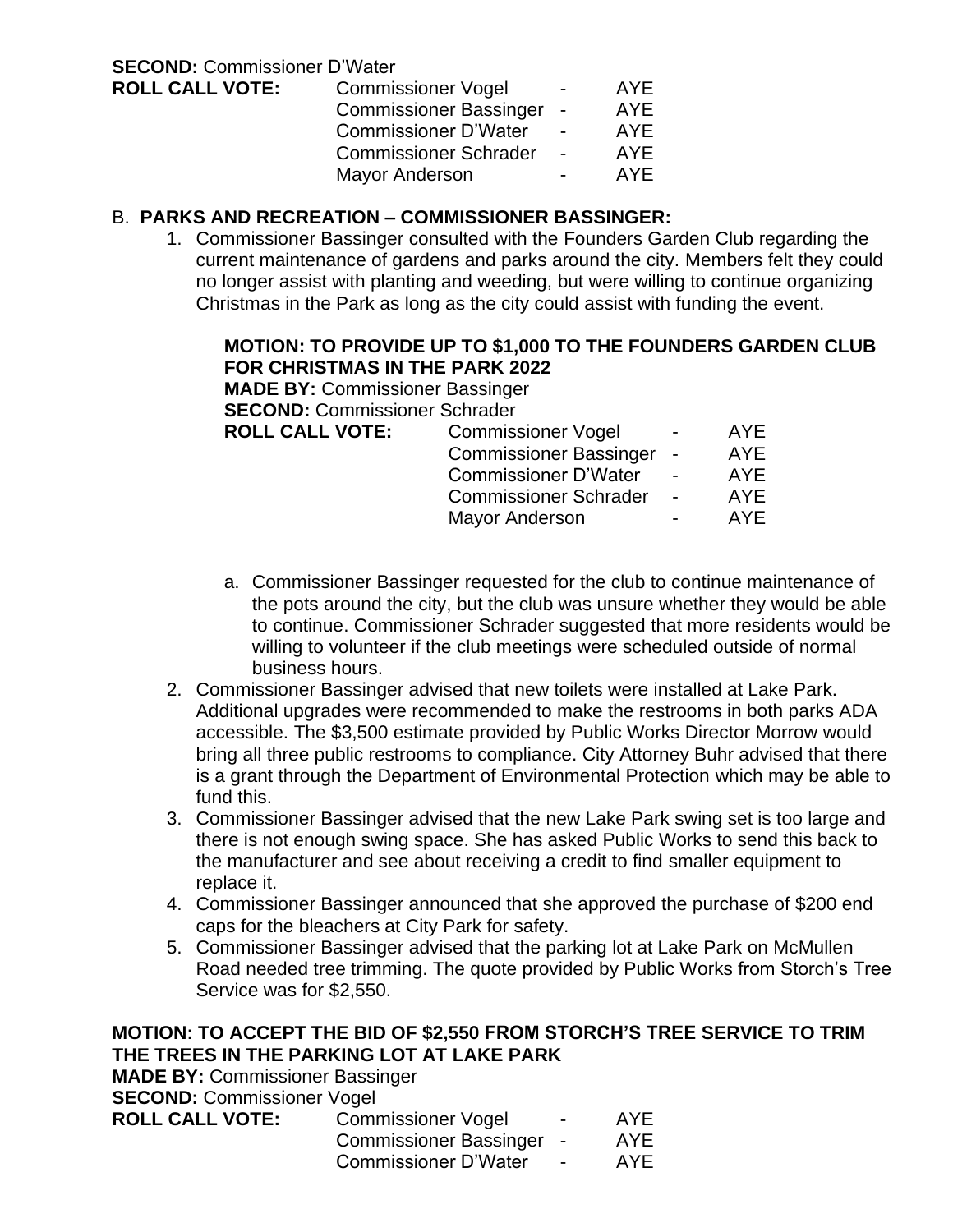| <b>Commissioner Schrader</b> | <b>AYE</b> |
|------------------------------|------------|
| Mayor Anderson               | <b>AYE</b> |

## C. **STREETS – COMMISSIONER SCHRADER:**

1. Commissioner Schrader advised that the Pompanic bid was approved at the recent Town of Saint Leo commission meeting. City Clerk Morales stated that Engineer consultant Bill Housel was working on the contract award documents and once those were submitted and signed by the awardee, the city will be able to have a timeline for project commencement.

## D. **WATERWORKS – COMMISSIONER D'WATER:**

- 1. Commissioner D'Water advised that the developers for Carmela subdivision requested to reduce the width of the utility easement on Oak Street from 15 to 10 feet. City Attorney Burh advised that industry standard was 20 feet, and he recommended that there be enough width for heavy equipment to drive through without entering private property. Utility Engineer Daniel Magro advised that when Oak Street is eventually widened, it would beneift the utility process to have at minimum a 15-foot easement. No motion was made, retaining the previously agreed 15-foot easement.
- 2. Commissioner D'Water advised that Southeast Pump Specialists requested a change order due to unforeseen damage to the components during the Well #3 repairs which will cost an additional \$5,800.

# **MOTION: TO SPEND UP TO \$5,800 TO REPAIR THE PUMPHEADS ON WELL #3 MADE BY:** Commissioner D'Water

**SECOND:** Commissioner Schrader

| <b>ROLL CALL VOTE:</b> | Commissioner Bassinger -     |                          | <b>AYE</b> |
|------------------------|------------------------------|--------------------------|------------|
|                        | <b>Commissioner Schrader</b> | $\sim$                   | <b>AYE</b> |
|                        | <b>Commissioner D'Water</b>  | $\overline{\phantom{0}}$ | AYF        |
|                        | <b>Commissioner Vogel</b>    | $\sim$                   | <b>AYE</b> |
|                        | <b>Mayor Anderson</b>        |                          | AYF        |
|                        |                              |                          |            |

3. Commissioner D'Water advised that Public Works had to make an emergency water main repair on Ohio Avenue on February 10<sup>th</sup> which required the removal of a large section of asphalt from the area. The estimate provided by Gude Paving to repair the excavated roadway is \$2,500.

## **MOTION: TO SPEND UP TO \$2,500 TO REPAIR THE ROADWAY ON OHIO AVENUE**

**MADE BY:** Commissioner D'Water **SECOND:** Commissioner Schrader

**ROLL CALL** 

| <b>VOTE:</b> | Commissioner Bassinger -     |                | AYE. |
|--------------|------------------------------|----------------|------|
|              | <b>Commissioner Schrader</b> |                | AYF  |
|              | <b>Commissioner D'Water</b>  |                | AYF  |
|              | <b>Commissioner Vogel</b>    | $\blacksquare$ | AYE  |
|              | Mayor Anderson               |                | AYF  |
|              |                              |                |      |

4. Commissioner D'Water advised that the hydrants in the city needed to be serviced, tested, inspected, and painted. R&M Service Solutions quoted the work at \$10,700, including GPS mapping for hydrants.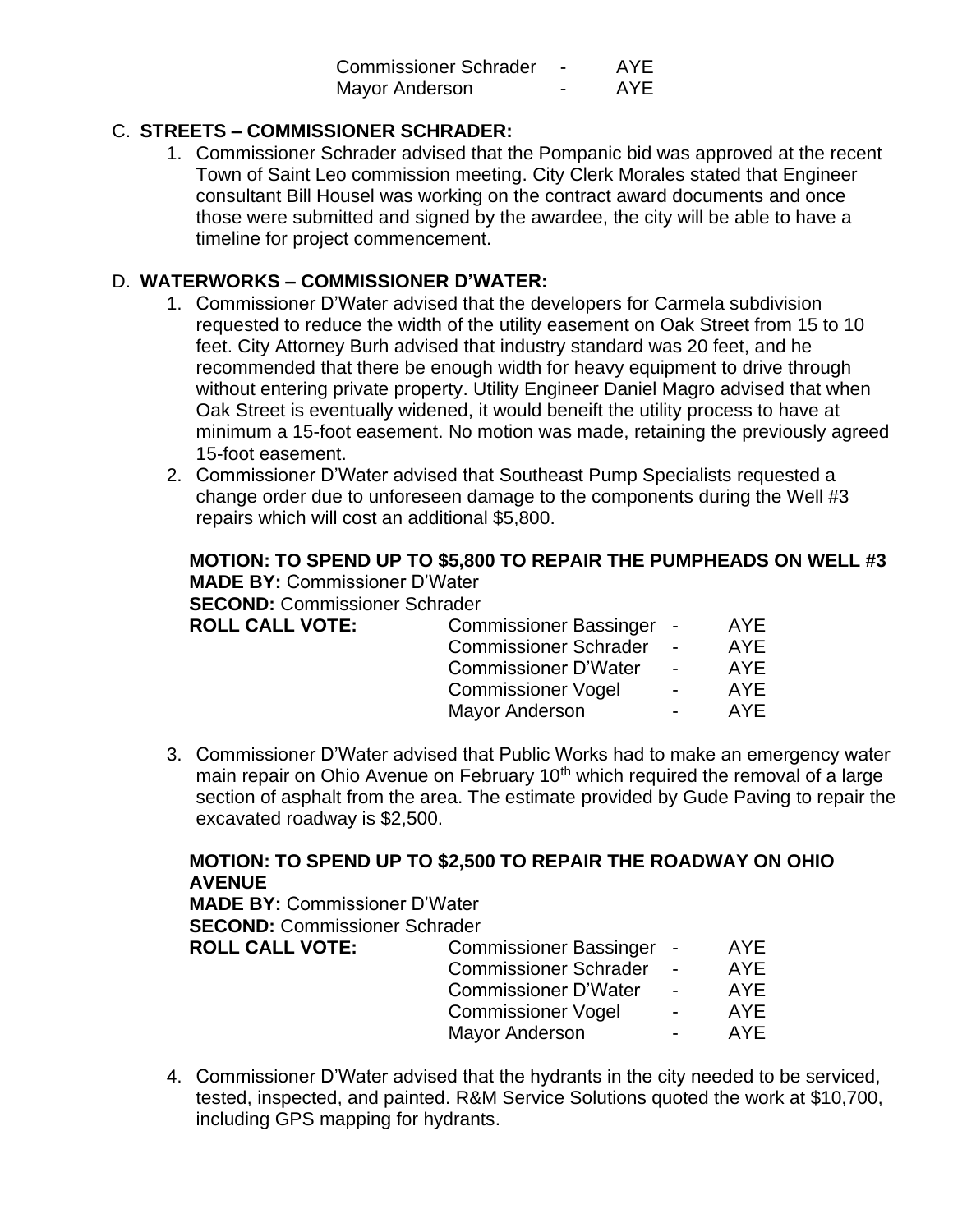**MOTION: TO SPEND UP \$10,700 TO ALLOW R&M SERVICE SOLUTIONS TO SERVICE, INSPECT, TEST, AND PAINT CITY HYDRANTS MADE BY:** Commissioner D'Water **SECOND: Commissioner Vogel ROLL CALL VOTE:** Commissioner Bassinger - AYE Commissioner Schrader - AYE Commissioner D'Water - AYE

> Commissioner Vogel - AYE Mayor Anderson **- AYE**

5. Mayor Anderson briefly mentioned potential mercoid switches replacement which Public Works Director Morrow would be able to install using his electrical experience. As this would be done in-house, cost be significantly lower due to only paying for component parts.

#### 6. **CLERK'S REPORT:**

- A. City Clerk Morales advised that the qualifying period for elections ended on February 15<sup>th</sup> at noon with four qualified candidates: Commissioner Schrader, Commissioner Vogel, Timothy Pettis, and Alison Cagle. The municipal election would take place on April 12<sup>th</sup> from 7:00 AM to 7:00 PM at the Parish Center.
- B. City Clerk Morales noted that the MAP meeting was well received in San Antonio. Scott Dudley of the Florida League of City spoke on the final ruling of ARPA funds which helped to identify possible city use. The next MAP meeting will be hosted by the Town of St. Leo with potential Pasco County representatives coming to speak on county-wide issues. Mayor Anderson advised that ARPA funds could potentially be used on Pompanic Street repairs.

#### 7. **UNFINISHED BUSINESS:**

A. Commissioner Vogel requested to revisit the discussion on Adams Homes in Summerfield. He advised that after the Special Meeting on February  $9<sup>th</sup>$ , there were further damages done to city water property on construction sites. Commissioner Vogel stated that Adams Homes was dismissive of staff time and disrespectful to citizens and he would be in favor on an emergency injunction if the Commission were to vote on it. City Attorney Buhr advised that an injunction would be more appropriate if Adams Homes had occurrences of removing backflow meters and water meters as it would endanger the residents. The Commission agreed to set an emergency meeting to vote on an injunction if such occurrences take place.

#### 8. **NEW BUSINESS:**

A. Commissioner Vogel read a proclamation honoring the contribution of African Americans in the San Antonio community, notably the Piney Grove Missionary Baptist Church, in recognition of Black History Month.

## 9. **ADDITIONAL COMMISSIONER COMMENTS: NONE**

#### 10.**ANNOUNCEMENTS:**

- A. Mayor Anderson announced that another Blood Drive will be held on March 24<sup>th</sup>, 2022.
- B. Commission Vogel acknowledged the recent passing of several residents including Jerry Greif, Marlene Sumner, Jack McTague, and Steve Hedgecock. They will all be greatly missed within the city.
- 11.**ADJOURNMENT:** Meeting adjourned at 8:44 PM.